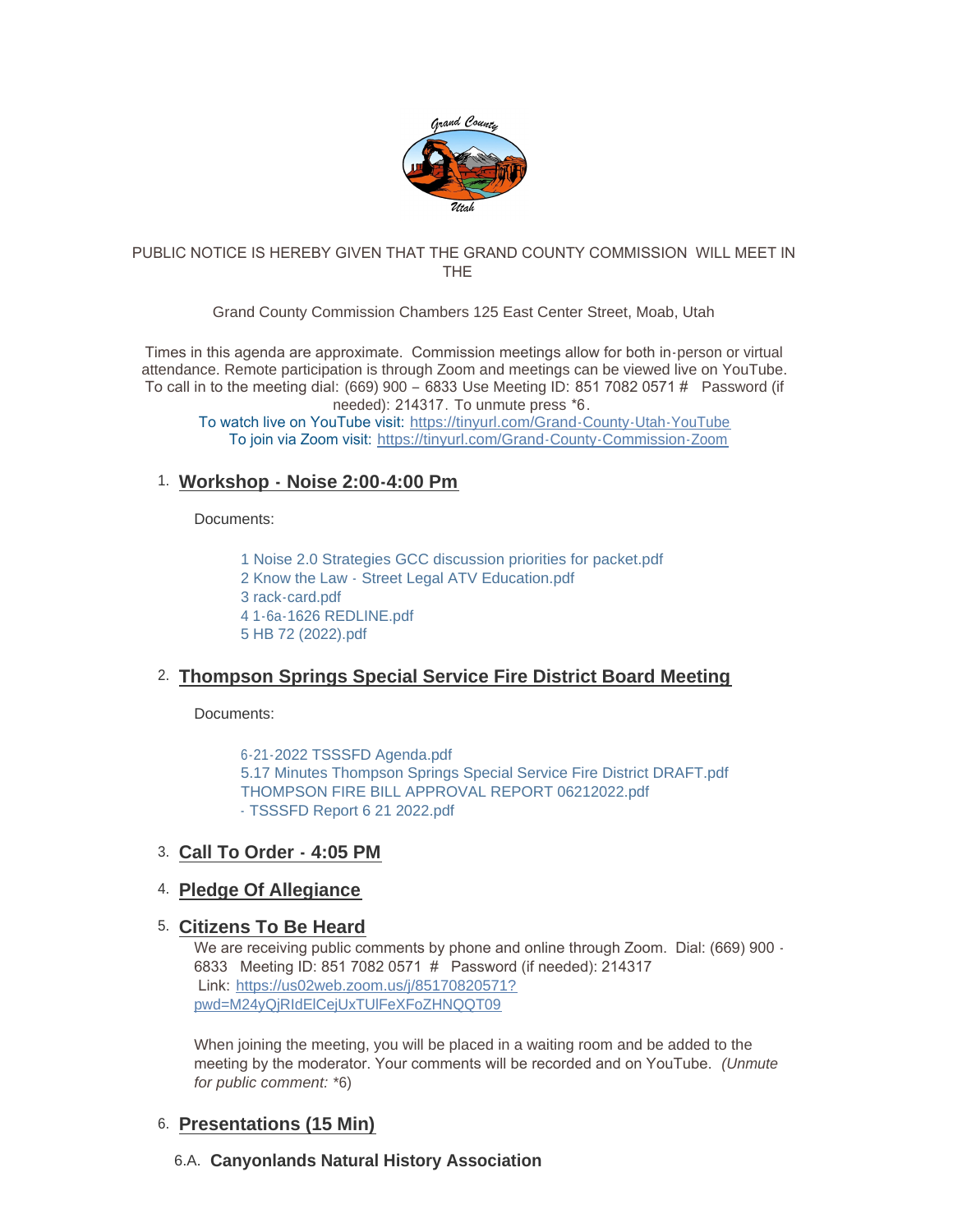**Canyonlands Natural History Association** (Roxanne Bierman, Executive Director)

Documents:

[Presentation for Grand County Commission related to the Moab Information](https://www.grandcountyutah.net/AgendaCenter/ViewFile/Item/310?fileID=39572)  Center.pdf [MIC Letter of Support, Travel Council.pdf](https://www.grandcountyutah.net/AgendaCenter/ViewFile/Item/310?fileID=39574) [letter from NPS endorsing the MIC, 2022.pdf](https://www.grandcountyutah.net/AgendaCenter/ViewFile/Item/310?fileID=39575) [letter of support for MIC, 2022, BLM.pdf](https://www.grandcountyutah.net/AgendaCenter/ViewFile/Item/310?fileID=39576) [MIC support letter scan GCSAR 6-2022.pdf](https://www.grandcountyutah.net/AgendaCenter/ViewFile/Item/310?fileID=39577) [Recent Yelp reviews of the MIC.pdf](https://www.grandcountyutah.net/AgendaCenter/ViewFile/Item/310?fileID=39573)

## **Department Reports (15 Min)** 7.

### **Comprehensive Financial Report** 7.A.

(Chris Baird, Strategic Development Director)

Documents:

[Long-Term Tax Analysis - Grand County.pdf](https://www.grandcountyutah.net/AgendaCenter/ViewFile/Item/307?fileID=39445)

## **Agency Reports** 8.

**Interagency Fire Update** 8.A. (Terry Garner, US Forest Service)

Documents:

[Chiefs-WildfireIntentLetter2022-Signed.pdf](https://www.grandcountyutah.net/AgendaCenter/ViewFile/Item/299?fileID=39404)

**UDOT - Local Work** 8.B. (Devin Squire, UDOT)

Documents:

[US191 Moab Corridor\\_Flyers.pdf](https://www.grandcountyutah.net/AgendaCenter/ViewFile/Item/300?fileID=39405)

- **Citizens To Be Heard 6:00 Pm** 9.
- **General Business Action Items Discussion And Consideration Of**  10. **Approval**

## **Ratification Of Bills And General Reports** 10.A.

- o [Ratification of Payment of Bills](https://www.grandcountyutah.net/DocumentCenter/View/14024)
- o Commission Member Disclosures
- o General Commission Reports and Future Considerations
- o Elected Official Reports
- o Commission Administrator Report

## **Old Spanish Trail Arena Tractor Lease Agreement** 10.B.

(Angie Book, Old Spanish Trail Arena Director)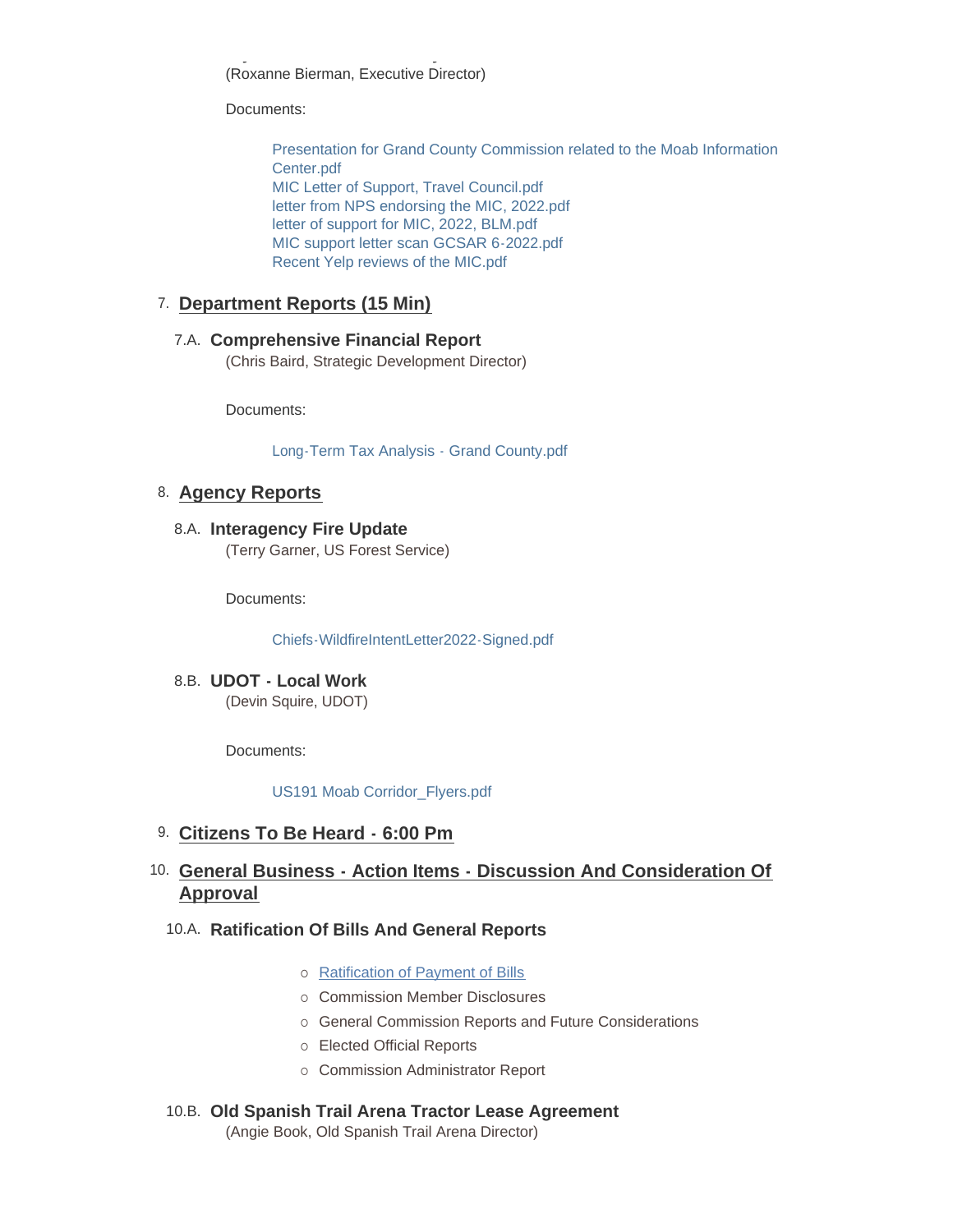Documents:

[Agenda Summary Tractor Lease 6-15-22.pdf](https://www.grandcountyutah.net/AgendaCenter/ViewFile/Item/309?fileID=39411) [Old Spanish Trail Arena Tractor Lease Grand County 5100E rev2 622.pdf](https://www.grandcountyutah.net/AgendaCenter/ViewFile/Item/309?fileID=39412)

#### 10.C. Boat Ramp Access

(Elissa Martin, Associate Planner)

Documents:

[Agenda Summary\\_Boat\\_ramp\\_060722.pdf](https://www.grandcountyutah.net/AgendaCenter/ViewFile/Item/325?fileID=39500) [Moab Boat Ramp BOATER ACCESS GRANT APPLICATION\\_06-07-2022.pdf](https://www.grandcountyutah.net/AgendaCenter/ViewFile/Item/325?fileID=39616) [Moab Town Boat Ramp Action Plan FINAL 06-09-22.pdf](https://www.grandcountyutah.net/AgendaCenter/ViewFile/Item/325?fileID=39615)

#### **Resolution Approving The Final Plat For Desert Sol, An HDHO**  10.D. **Subdivision Located At 3058 & 3060 Spanish Valley Drive**

(Elissa Martin, Associate Planner)

Documents:

[1\\_AS Desert Sol\\_Final Plat.pdf](https://www.grandcountyutah.net/AgendaCenter/ViewFile/Item/321?fileID=39520) [2\\_SR Desert Sol\\_Final Plat.pdf](https://www.grandcountyutah.net/AgendaCenter/ViewFile/Item/321?fileID=39521) [3\\_DRAFT Resolution\\_Desert Sol.pdf](https://www.grandcountyutah.net/AgendaCenter/ViewFile/Item/321?fileID=39522) [4\\_Final Plat Desert Sol\\_6.14.2022.pdf](https://www.grandcountyutah.net/AgendaCenter/ViewFile/Item/321?fileID=39523) [4b\\_Desert Sol\\_42 Deed-restricted Units 6.15.20.pdf](https://www.grandcountyutah.net/AgendaCenter/ViewFile/Item/321?fileID=39524) [5\\_Applicant Statement 6.15.20.pdf](https://www.grandcountyutah.net/AgendaCenter/ViewFile/Item/321?fileID=39525) [6\\_SIA\\_Desert Sol \(DRAFT\).pdf](https://www.grandcountyutah.net/AgendaCenter/ViewFile/Item/321?fileID=39526) [6a\\_OPC\\_Desert Sol\\_0511-2022 .pdf](https://www.grandcountyutah.net/AgendaCenter/ViewFile/Item/321?fileID=39515) [9\\_Master Plan\\_Desert Sol.pdf](https://www.grandcountyutah.net/AgendaCenter/ViewFile/Item/321?fileID=39516) [GWSSA approval\\_Desert Sol.pdf](https://www.grandcountyutah.net/AgendaCenter/ViewFile/Item/321?fileID=39518) [HORROCKS Approval\\_Desert Sol.pdf](https://www.grandcountyutah.net/AgendaCenter/ViewFile/Item/321?fileID=39519)

### **Ordinance Approving The Tin Roof Cabin Resort Overnight**  10.E. **Accommodations Overlay-Campground District To 17.25 Acres Of Parcel No. 04-0025-0059**

(Elissa Martin, Associate Planner)

Documents:

[1\\_AS Tin Roof OAO Rezone.pdf](https://www.grandcountyutah.net/AgendaCenter/ViewFile/Item/326?fileID=39507) [2\\_SR Tin Roof OAO Rezone.pdf](https://www.grandcountyutah.net/AgendaCenter/ViewFile/Item/326?fileID=39508) [3\\_Tin Roof\\_OAO Development Agreement.pdf](https://www.grandcountyutah.net/AgendaCenter/ViewFile/Item/326?fileID=39509) [4\\_Ord Tin Roof OAO.pdf](https://www.grandcountyutah.net/AgendaCenter/ViewFile/Item/326?fileID=39510) [5\\_Master Plan\\_with OAO notes.pdf](https://www.grandcountyutah.net/AgendaCenter/ViewFile/Item/326?fileID=39511) [6\\_Tin Roof Narrative \(9.2.5 zoning issues for consideration\).pdf](https://www.grandcountyutah.net/AgendaCenter/ViewFile/Item/326?fileID=39512) [7\\_Applicant Statement.pdf](https://www.grandcountyutah.net/AgendaCenter/ViewFile/Item/326?fileID=39513) [8\\_floor plan 030222.pdf](https://www.grandcountyutah.net/AgendaCenter/ViewFile/Item/326?fileID=39501) [9\\_SITE PLAN022822.pdf](https://www.grandcountyutah.net/AgendaCenter/ViewFile/Item/326?fileID=39502) [10\\_Boundary SURVEY.pdf](https://www.grandcountyutah.net/AgendaCenter/ViewFile/Item/326?fileID=39503) [Jim Richard\\_email public comment\\_Tin Roof.pdf](https://www.grandcountyutah.net/AgendaCenter/ViewFile/Item/326?fileID=39504) [Public Comment Grand County Utah Mail - \[Commission\] Jick Taylor](https://www.grandcountyutah.net/AgendaCenter/ViewFile/Item/326?fileID=39505)  Mountain Campground (1).pdf [Sam Van Wetter\\_email pub comment\\_Tin Roof.pdf](https://www.grandcountyutah.net/AgendaCenter/ViewFile/Item/326?fileID=39506)

**Ordinance To Rezone Property Located At 15 W. Old Highway 6 & 50 In**  10.F. **Thompson Springs On Grand County Parcel No. 07-0021-0073** (Elissa Martin, Associate Planner)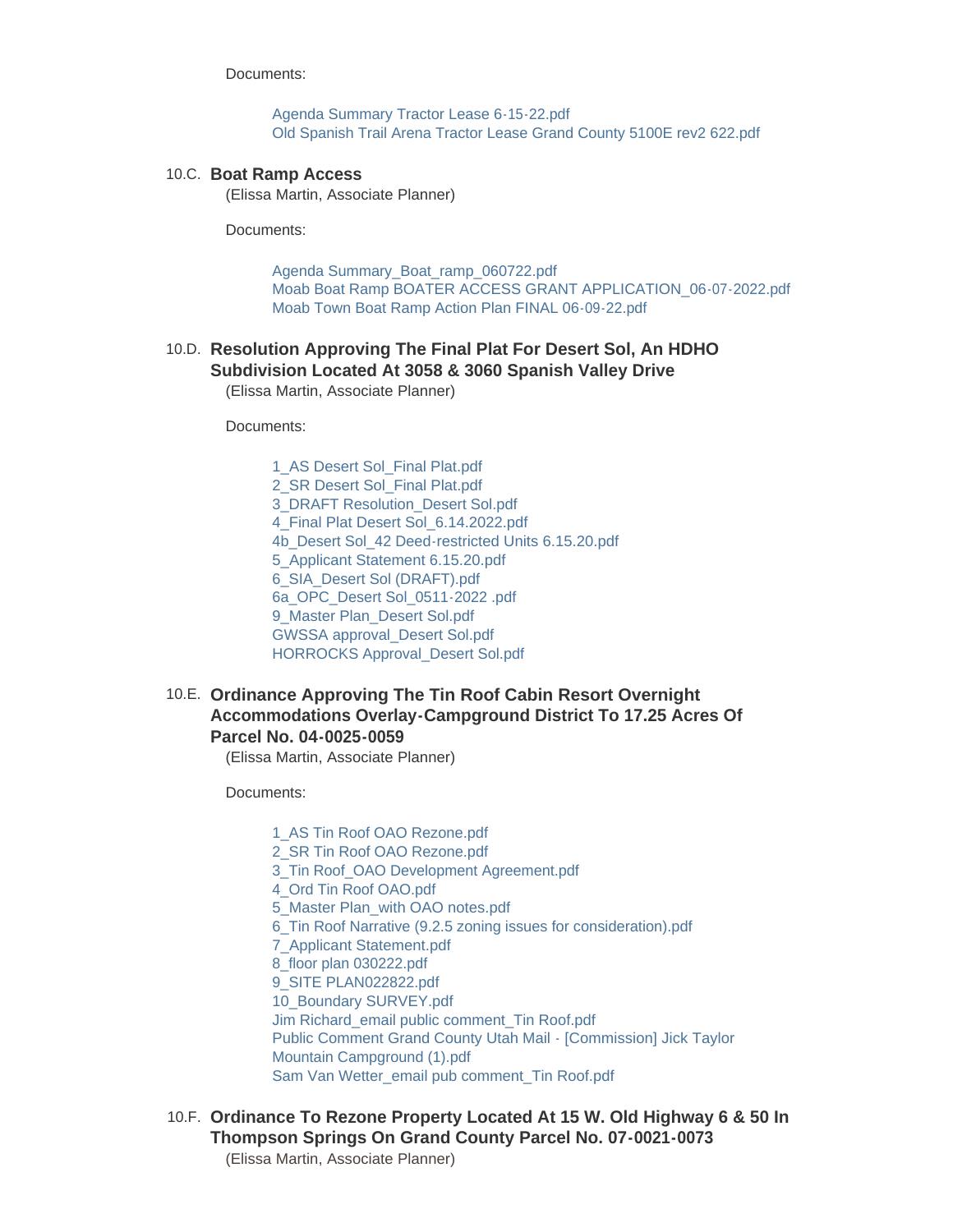Documents:

[1\\_AS Saina Carey\\_Rezone.pdf](https://www.grandcountyutah.net/AgendaCenter/ViewFile/Item/319?fileID=39480) [2\\_SR Saina Carey\\_Rezone.pdf](https://www.grandcountyutah.net/AgendaCenter/ViewFile/Item/319?fileID=39481) [3\\_Ordinance Saina Carey\\_Rezone.pdf](https://www.grandcountyutah.net/AgendaCenter/ViewFile/Item/319?fileID=39482) [4\\_SURVEY and Exhibit A to Ord.pdf](https://www.grandcountyutah.net/AgendaCenter/ViewFile/Item/319?fileID=39483) [5\\_Zoning Map.pdf](https://www.grandcountyutah.net/AgendaCenter/ViewFile/Item/319?fileID=39484) [6\\_Applicant Statement.pdf](https://www.grandcountyutah.net/AgendaCenter/ViewFile/Item/319?fileID=39477)

[7\\_Thompson Will Serve When Parameters Met Letter.pdf](https://www.grandcountyutah.net/AgendaCenter/ViewFile/Item/319?fileID=39478)

[7b\\_TSSD water application service agreement.pdf](https://www.grandcountyutah.net/AgendaCenter/ViewFile/Item/319?fileID=39479)

#### **Kane Creek Preservation And Development, LLC Request To Grand**  10.G. **County To Provide Sanitary Sewer Service**

(Gabriel J. Woytek, Grand County Clerk / Auditor)

Documents:

[AS Kane Creek.pdf](https://www.grandcountyutah.net/AgendaCenter/ViewFile/Item/330?fileID=39536) [KaneCreek\\_RequestforSanitaryandSewer.pdf](https://www.grandcountyutah.net/AgendaCenter/ViewFile/Item/330?fileID=39535) [KaneCreek Request for Sanitary and Sewer Notice of Hearing.pdf](https://www.grandcountyutah.net/AgendaCenter/ViewFile/Item/330?fileID=39534) [Kane Creek Request for Sanitary Sewer Service.pdf](https://www.grandcountyutah.net/AgendaCenter/ViewFile/Item/330?fileID=39537)

#### 10.H. Resolution Updating Section 8 - Benefits- All Employees Of The Grand **County Employee Handbook**

Documents:

[AS- Updated Policies .pdf](https://www.grandcountyutah.net/AgendaCenter/ViewFile/Item/308?fileID=39570) RES\_ xxxx- [Updating Employee Handbook.pdf](https://www.grandcountyutah.net/AgendaCenter/ViewFile/Item/308?fileID=39571)

10.I. Resolution To Amend The Grand County Economic Development **Advisory Board ("EDAB") Resolution NO. 3228**

(August Granath, Economic Development Director)

Documents:

6.21.22 AS - [EDAB Bylaw Update.pdf](https://www.grandcountyutah.net/AgendaCenter/ViewFile/Item/311?fileID=39540) 6.21.22 - Exhibit A - [Amended EDAB Bylaws.pdf](https://www.grandcountyutah.net/AgendaCenter/ViewFile/Item/311?fileID=39541) 6.21.22 - [Resolution 3228\\_EDAB\\_REVISED.pdf](https://www.grandcountyutah.net/AgendaCenter/ViewFile/Item/311?fileID=39539)

**Awarding Media Agency Independent Contractor Agreement To Love**  10.J. **Communication**

(August Granath, Economic Development Director)

Documents:

1. AS - [Media Agency ICA.pdf](https://www.grandcountyutah.net/AgendaCenter/ViewFile/Item/328?fileID=39588) 2. Media Agency - [Independent Contractor Agreement -](https://www.grandcountyutah.net/AgendaCenter/ViewFile/Item/328?fileID=39589) Love Communications - DRAFT.pdf [3. 25 \(2016-03\) Certificate of Liability Insurance.pdf](https://www.grandcountyutah.net/AgendaCenter/ViewFile/Item/328?fileID=39590) [4. SB146932G 20191001.pdf](https://www.grandcountyutah.net/AgendaCenter/ViewFile/Item/328?fileID=39591) [5. Love Communications RFP 6\\_15\\_22.pdf](https://www.grandcountyutah.net/AgendaCenter/ViewFile/Item/328?fileID=39592) [6. ABBI Agency RFP 2022.pdf](https://www.grandcountyutah.net/AgendaCenter/ViewFile/Item/328?fileID=39593) [7. Relic \\_ Grand County RFP Response.pdf](https://www.grandcountyutah.net/AgendaCenter/ViewFile/Item/328?fileID=39594)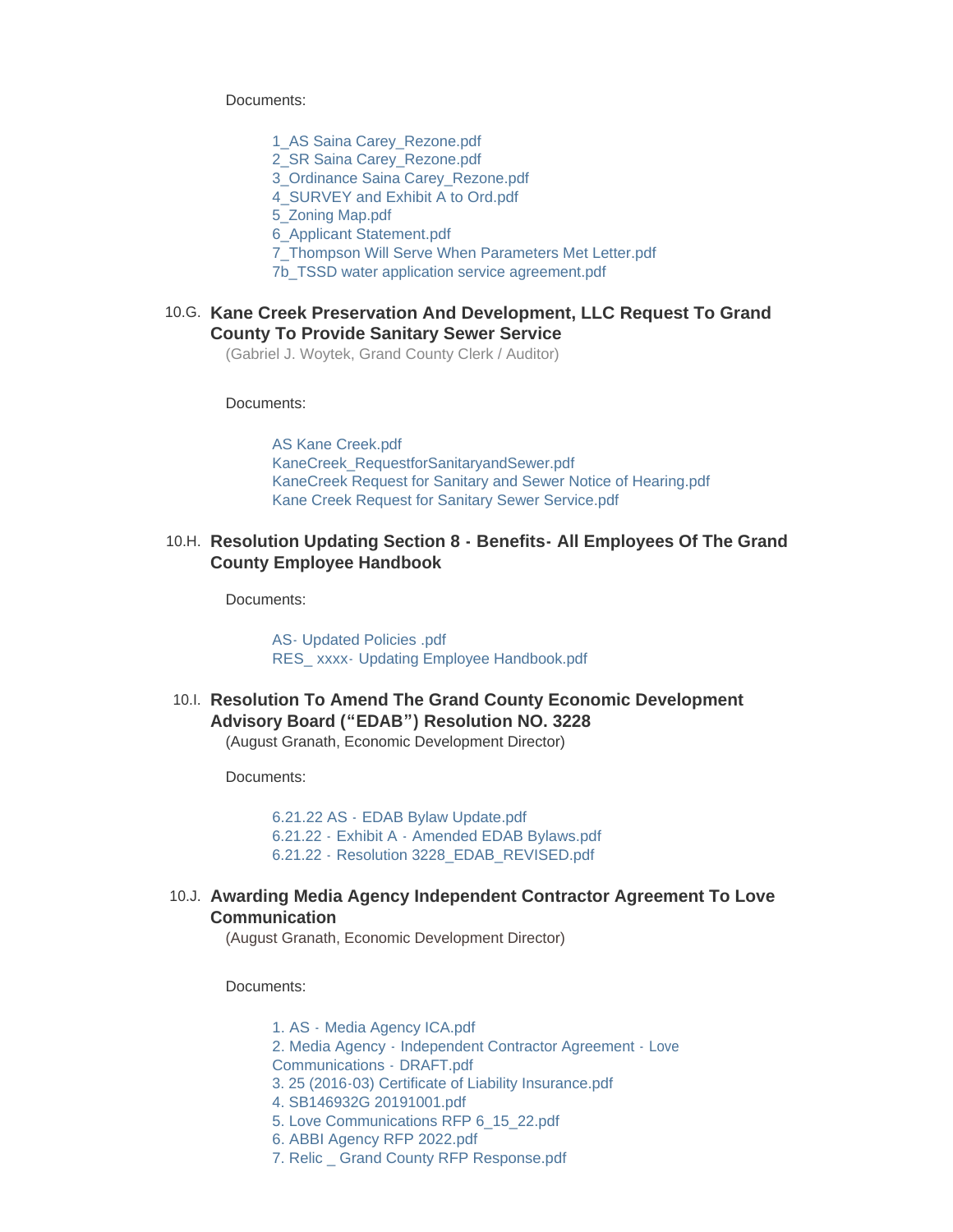## **Letter Of Support For The Economic Development Department's Utah**  10.K. **Office Of Tourism Cooperative Marketing Program Round 2022 Application And Grant Match**

(August Granath, Economic Development Director)

Documents:

1. AS - [Round 2022 Co-op.pdf](https://www.grandcountyutah.net/AgendaCenter/ViewFile/Item/312?fileID=39595)

- [2. Letter of Support Round 2022 Co-Op Grant -](https://www.grandcountyutah.net/AgendaCenter/ViewFile/Item/312?fileID=39596) Grand County.pdf
- **Resolution Repealing Resolution 3146 (2018) And Approving The**  10.L. **Respect Our Neighbors' Rights And The Rule Of Law Regarding Use Of Fireworks On And Around The 4th Of July Celebration**

Documents:

[AS Fireworks RES 2022.pdf](https://www.grandcountyutah.net/AgendaCenter/ViewFile/Item/331?fileID=39580) [1. Res Respect Our Neighbors 2022 DRAFT B.pdf](https://www.grandcountyutah.net/AgendaCenter/ViewFile/Item/331?fileID=39578) [2. Res. 3146 Fireworks Resolution.pdf](https://www.grandcountyutah.net/AgendaCenter/ViewFile/Item/331?fileID=39579)

### 11. **Consent Agenda**

**Ratify Children's Justice Center FY22 Grand County Contract**  11.A. **Amendment 9, Budget**

Documents:

[1FY22\\_Grand\\_County\\_Contract\\_Amendment\\_CJC.pdf](https://www.grandcountyutah.net/AgendaCenter/ViewFile/Item/302?fileID=39407)

#### **Ratify Extension Request Letter And Chart** 11.B.

Documents:

[Extension\\_Request\\_Letter\\_and\\_Chart.pdf](https://www.grandcountyutah.net/AgendaCenter/ViewFile/Item/303?fileID=39408)

**Sand Flats Project Proposal Budget Detail And Narrative** 11.C.

Documents:

[Sand Flats Project Proposal Budget Detail and Narrative Updated 06-15-](https://www.grandcountyutah.net/AgendaCenter/ViewFile/Item/305?fileID=39410) 2022.pdf

#### **Ratify HVAC 2022 Replacement** 11.D.

Documents:

[2022\\_HVAC\\_Replacment.pdf](https://www.grandcountyutah.net/AgendaCenter/ViewFile/Item/304?fileID=39409)

#### **Letter To BLM Supporting Camping Plan** 11.E.

Documents:

[GC LOS Dispersed Camping Letter - DOCX.pdf](https://www.grandcountyutah.net/AgendaCenter/ViewFile/Item/301?fileID=39529) [GCTrailMix\\_Moab Dispersed Camping Letter FINAL.pdf](https://www.grandcountyutah.net/AgendaCenter/ViewFile/Item/301?fileID=39406)